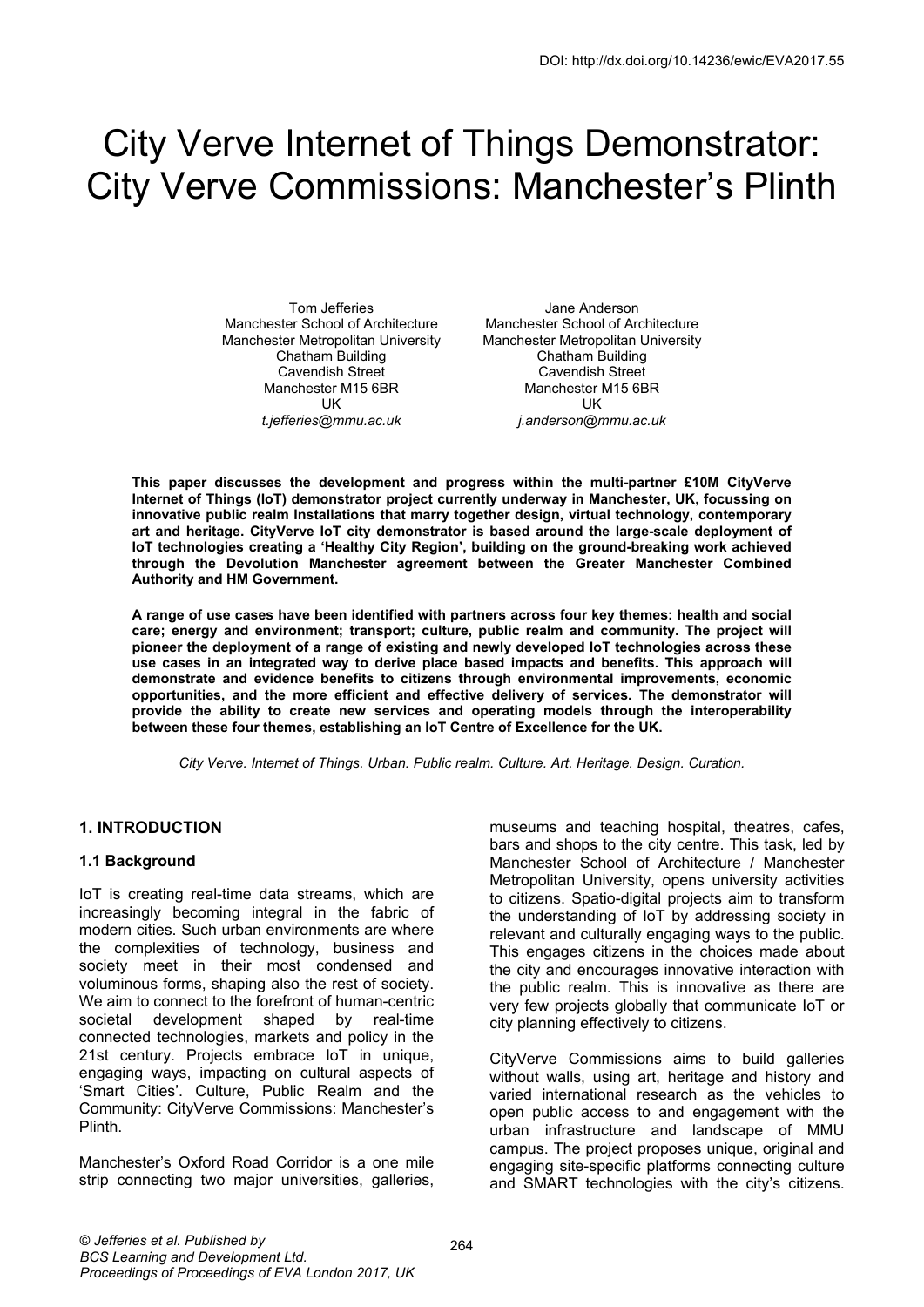Augmented and virtual reality, when combined with the use of connected sensors around our urban environments, enables us to think about collections and storytelling in entirely new ways.

Working across research within the school we have tested and developed a series of proposals. 'The Manchester Plinth' would enable the public of Manchester to directly engage with key works in our collections department with is unique, regionally, nationally and internationally. Works will be chosen and curated by leading MMU Alumni over a 12-month period and be showcased in a public 'virtual' arena, in using cutting edge technology we aim to lead the way in which collections can be showcased, engaged with and visible to a wider public, whilst taking these precious artefacts and objects into the public sphere and away from a 'Museum' where they are currently held under specific regulations.

In utilising the digital technologies available we can ensure both MMU campus will be a new 'cultural' destination and the first of its kind in the UK to fully transform IoT technologies in a new 'Cultural' language.

# **1.2 Overview**

CityVerve is a ground breaking project is designed to show the applications of IoT based approaches and solutions to the questions posed by the SMART City. Running over 24 months from summer 2016 CityVerve involves 21 partners, led by Manchester City Council and CISCO working on a wide variety of themes and use cases that are designed to test and develop the capacity of IoT to operate in the city. Manchester Metropolitan University is working in the themes of Culture, Transport and Energy. The project described here sits in the Culture theme, with a specific aim of engaging IoT with citizens in new and 'fun' ways that connect to the enrichment of the public realm.

"Approaches to Smart City have often put services and systems first, and the end user/citizen second or, indeed, nowhere. CityVerve will put people at the heart of its activity." (http://www.cityverve.org.uk).

# **2. SPATIO-DIGITAL TECHNOLOGY**

The Oxford Road Corridor is a 1 mile long urban strip connecting two major universities, galleries, museums and teaching hospital, theatres, cafes, bars and shops to Manchester city centre. This task, sitting within the Culture theme, led by Manchester School of Architecture (MSA), aims to develop innovative ways to open university activities to the city. Spatio-digital projects are designed to transform the understanding and

relevance of IoT to the public. This engages citizens in the choices they make about the city and encourages innovative interaction with the public realm. This is innovative as there are very few projects globally that communicate IoT or city planning effectively to citizens.

The shift to new technologies impacts on how we envision ourselves and our collective cultural legacy. This project explores the impact of this on our way of viewing and engaging with collections, IoT technologies and place. It deliberately sets up a mediation between the real and the digital or virtual as a type of emergent space in our cities, a space that is currently underinvested as a cultural asset. Art, architecture and design has influenced the rapid development of new technologies to enable new art forms to swiftly arise, expanding the field through net art, digital installation and works using virtual reality, we are seeking to embed these possibilities as a meaningful part of the urban scene.

Developed from research proposals within MSA innovative designed platforms that engage real and digital would enable the direct public engagement with key works in MMU Special Collections which is a unique and regionally, nationally and internationally notable, body of culturally valuable artefacts. Works will be curated and showcased in a public 'virtual' arena, using technology to lead the way in which collections can be showcased, engaged with and visible to a wider audience. The platform is intended to become a new elemental type in the urban landscape.

## **3. NEW URBAN CURATION STRATEGIES**

The project responds to timely developments. While two decades of the world-wide web have enabled dissemination to a wider community and also extended diversity and awareness, in-person gallery attendance has decreased. Cultural possibilities have often been overlooked when new technologies are introduced, specifically how technology can impact art works and installations in the public realm. The key theme that we are presenting embraces the 'Culture' theme of the CityVerve and the cultural aspect of Smart Cities.

We propose a series of CityVerve Commissions as the vehicles to open public access to and engagement with the university's urban and academic space, infrastructure and landscape. The project proposes unique, original and engaging site-specific platforms connecting culture and SMART technologies with Manchester's citizens. Augmented and virtual reality, when combined with the use of connected sensors around our urban environments, enables us to think about collections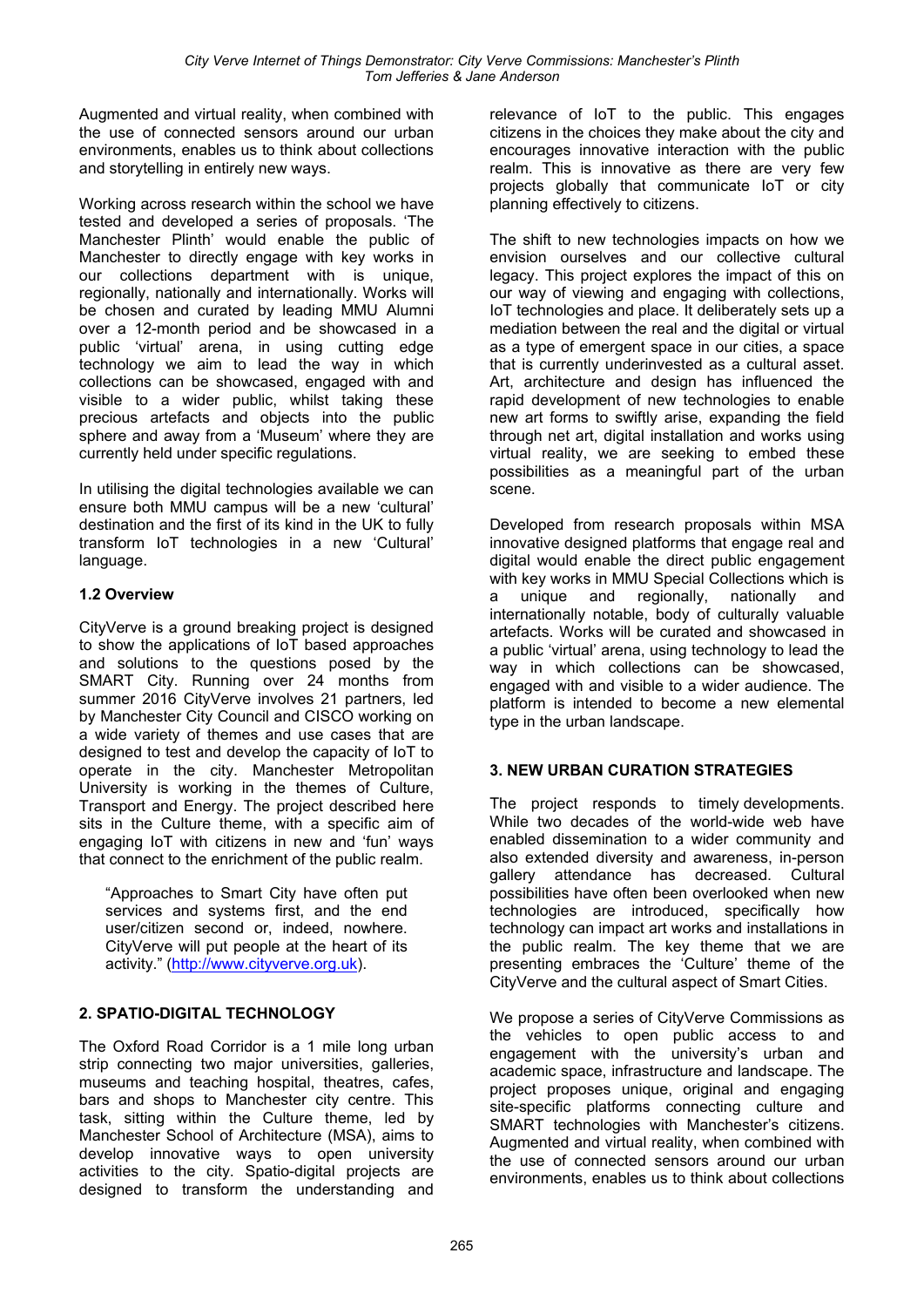and storytelling in entirely new ways, that aims to build galleries without walls, using art, heritage, history and varied international research.

## **3.1 A Plinth for Manchester**

Working collaboratively with students, academics, digital developers and the collections team we are working to see the future possibilities, adapting new technologies to produce a significant new cultural platform that extends the possibilities of showcasing precious objects outside of a museum environment, or possibly radically redefining what a 'museum' or 'gallery' might mean. Underpinning this are two crucial and linked questions:

- 'How can Manchester connect with our Universities?'
- 'How can our Universities connect with Manchester?'

### **3.2 Curating the Public Realm**

Manchester Metropolitan University estate has some of the most central sites on the Oxford Rd Corridor. Situated directly behind the bus corridor and just a few minutes from Oxford Rd Railway Station. The aims of our research were to create a public engagement platform that was accessible to all, led and shaped by the student body and was visible on the corridor, working with University Estate teams to identify sites would be suitable for City Verve engagement. Initially, three sites were identified, which were set as a student brief for exploration: Developed from research proposals within MSA 'The Manchester Plinth' will enable the direct public interaction with IoT based media and content. Manchester's Plinth engages with the potential to bring high value cultural objects out into a virtual public arena, which would both maximise the impact University (and other) collections and enrich the wider engagement. Works will be curated and showcased to citizens, using technology to lead the way in which collections can be displayed, engaged with and visible to a wider public, whilst taking precious artefacts and objects into the public sphere and away from a 'Museum'. Utilising digital technologies will transform MMU campus into a new 'cultural' destination, the first of its kind in the UK to fully engage IoT technologies and adopt a new smarter 'Cultural' language.

## **4. DESIGN: A COLLECTIVE ACTIVITY**

The Manchester Plinth originated from an initial design event in September 2016. The Manchester School of Architecture launched an 'All School Project' in which 800 students and senior academic staff were asked to conceptualise, workshop, design and represent proposed near (3-year) and

long (30-year) term future visions for the Oxford Road Corridor. This innovative one week long academic task connected 750 participants all levels of the School including new students, experienced undergraduates, postgraduates and tutors to develop 49 visionary, fun, and exploratory proposals as the trigger for an in depth CityVerve project design.

In October 2016, Tom Jefferies and curator Jane Anderson led a 10-week workshop to analyse and develop the outcomes of the All School Project, working with 18 first year Masters of Architecture students in a research by design development workshop. This aimed to distil the large body of propositional material from the All School Project into a small number of discreet and realisable project proposals. The work was staged into a number of sub tasks, each lasting around 1 week:

- (i) Themes and proposal identification from an evenly distributed sample of All School Project proposals
- (ii) Theme refinement and initial proposal development
- (iii) Theme and proposal initial iteration
- (iv) Scheme outlines shortlisting
- (v) Scheme development Scope
- (vi) Scheme development Users
- (vii) Scheme development Form
- (viii) Scheme development Material
- (ix) Scheme development Detail
- (x) Final scheme presentation

Through the workshops potential curatable sites, locations and IoT/citizen engagement project forms were identified that reflected the ambition of Manchester's City Verve project as revolutionary in its outcomes were researched in depth. These included interactive street poetry, projected and screen based media concepts, participative recycling and green transport proposals, all exploring the adoption of Internet of Things technologies within the cultural space of the city.

A critical aspect of placing work within the context of the city is to understand the potential and limits of various places. Through working in one of three archetypal conditions, the semi enclosed urban room under the Mancunian Way, the public urban field of All Saints Park and the vertical urban surface Mabel Tylecote (Figure 1), scheme proposals could offer significant diversity within a single site, the MMU All Saint's Campus. All designs considered digital and user based systems and proposed activities that could inform use of site and how these are physically and conceptually framed by the various site conditions.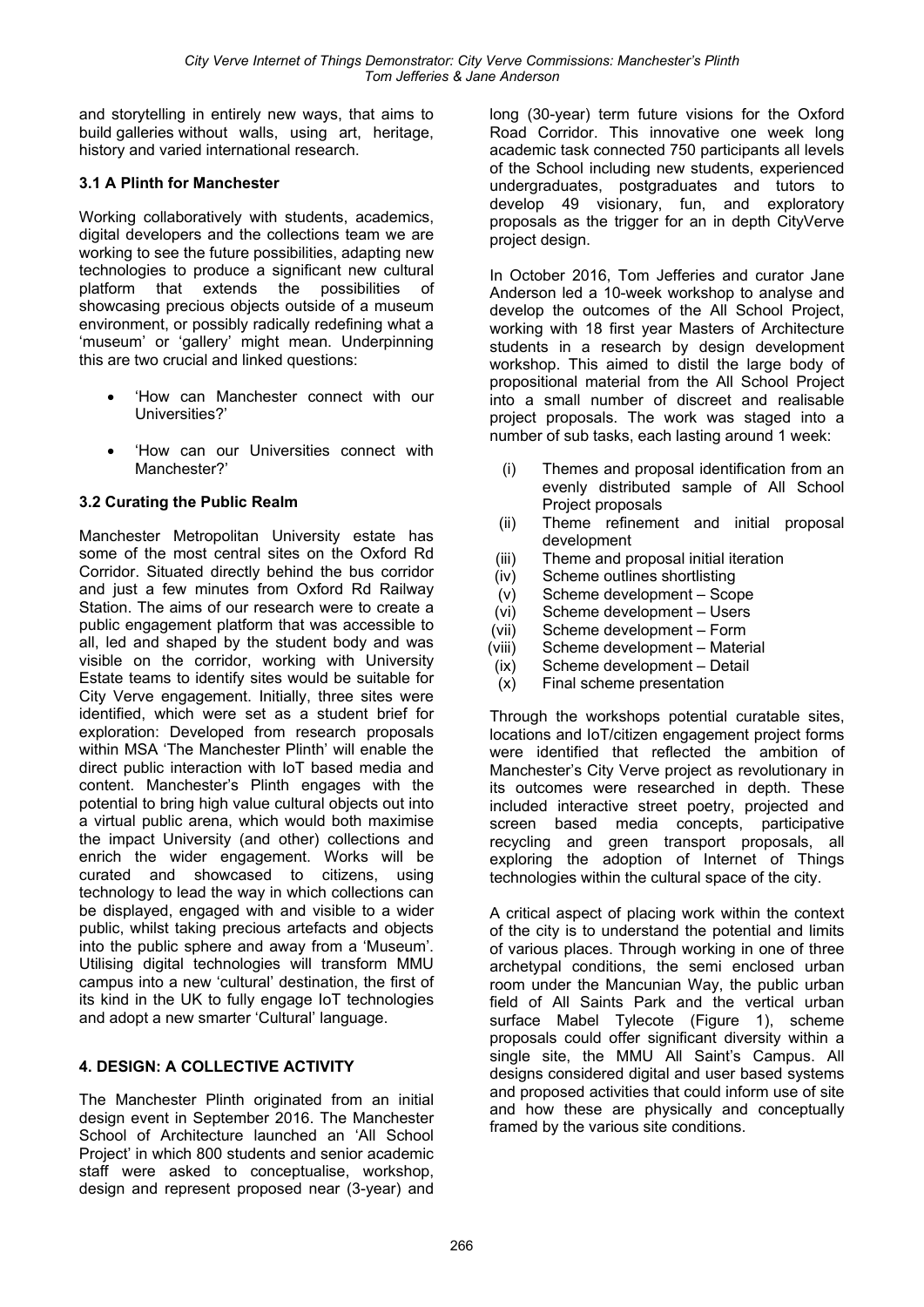

*Figure 1: Mable Tylecote Building: Smart hoardings proposal. Workshop R+D MSA December 2016*

As The Manchester Plinth progressed within these workshops, we recognised a need to establish a wider cultural framework for the city outside of a gallery institution, we realised the wider research and frameworks as an educational institution in the heart of the city and the assets and collaborators we could approach to work with to define new ways of showcasing museum collections in the public sphere, which will new ways of looking at museum collections and IoT technologies to aim to be at the forefront of enabling the untapped potential between smart technologies, heritage and audience engagement Language' became the forefront of this development where we employed the term 'spatio-digital projects'.

Taking national cultural public realm projects into account, for example The Fourth Plinth in Trafalgar Square, London, UK, that for the past decade has successfully been curated to showcase site-specific art projects that are housed in situ over a period of time has played a key role in engaging global audiences to cutting edge contemporary art and cultural debate.

Working across research within the school we have tested and developed a series of proposals. 'The Manchester Plinth' (Figure 2) would enable the public of Manchester to directly engage with key works in our collections department with is unique, regionally, nationally and internationally. Works will be chosen and curated by leading MMU Alumni over a 12- month period and be showcased in a public 'virtual' arena, in using cutting edge technology we aim to lead the way in which collections can be showcased, engaged with and visible to a wider public, whilst taking these precious artefacts and objects into the public sphere and away from a 'Museum' where they are currently held under specific regulations.

In utilising the digital technologies available we can ensure both MMU campus will be a new 'cultural' destination and the first of its kind in the UK to fully transform IoT technologies in a new 'Cultural' language.



*Figure 2: Test and Development, The Manchester Plinth concept December 2016* 

## **5. INSPIRED BY DESIGN: THE ARTS AND CRAFTS COLLECTION OF MANCHESTER METROPOLITAN UNIVERSITY**

The MMU collections are central to the artistic culture and teaching of the faculty and have been since its foundation as the Manchester School of Art in 1853. Collections housed at the Museum include:

- Artists' Books: a great range of creative experimentations with the book form
- 20th century international poster collections
- The Manchester School of Art Collection including fine and decorative art and the work of past and present students and staff
- The Schmoller Collection of Decorated Papers
- Children's Book Collection: featuring 19th and 20th century children's book illustration
- Book collections exploring aspects of the book as an artefact
- Archive collections including artists' working drawings and correspondence
- Manchester Society of Architects Library
- Victorian ephemera featuring 19th century albums and scrapbooks
- Mary Butcher collection of Baxter prints

MMU Special Collections holds the largest collection of objects from the Arts and Crafts Movement outside of London, with limited resources and museum standard regulations how can we showcase these to a wider public,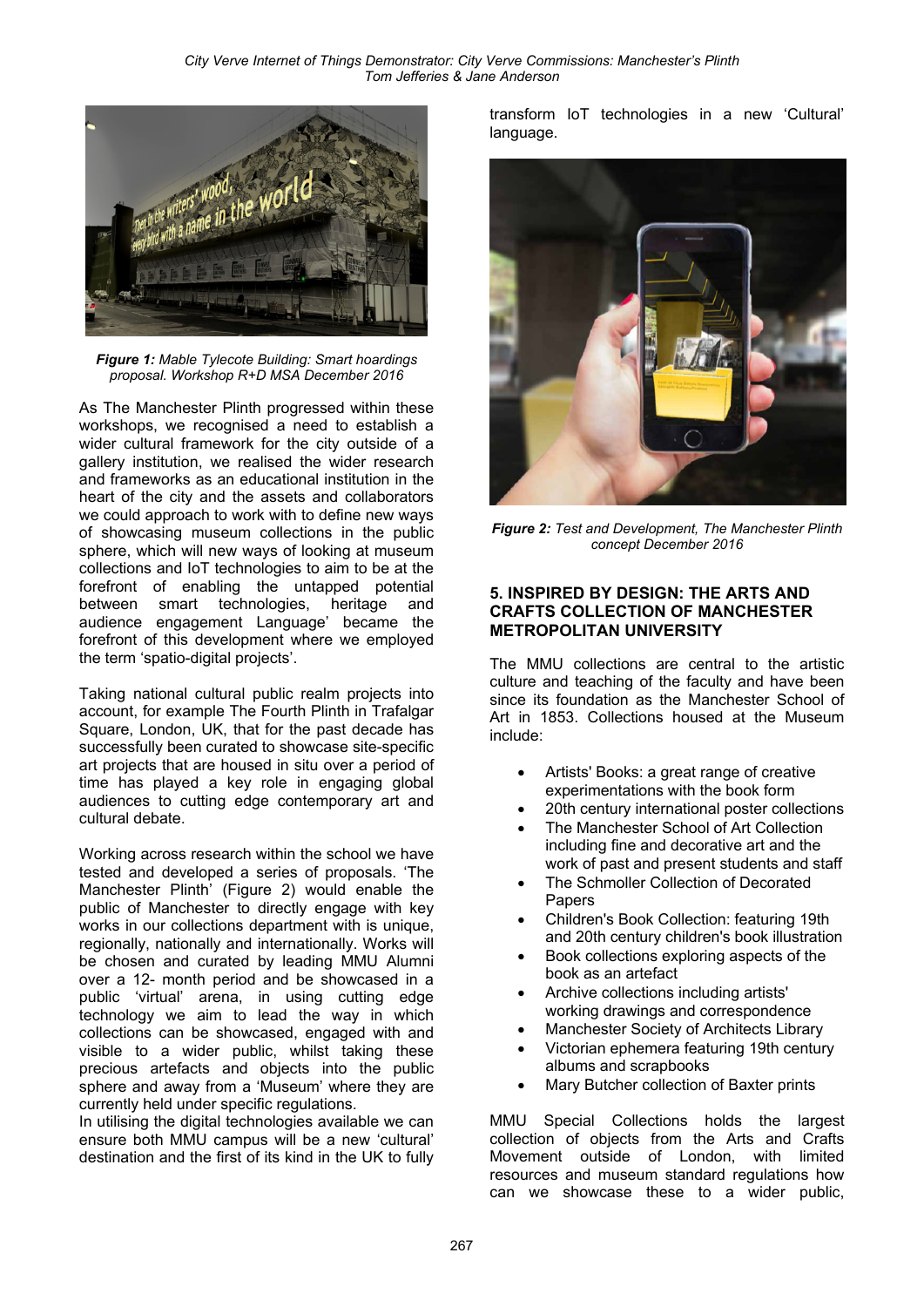increasing our engagement, reputation and promoting the Special Collections of MMU to a wider public (Figure 3).

In 1994 there was a major exhibition at Manchester Art gallery and the Holden gallery which displayed the Arts and Crafts collection held by the University, 23 years later we aim to adapt the Arts and Crafts collection, which is significant both nationally and Internationally, extending the research, scope and reach of how we are engaging with collections via digital technology animation and display.



*Figure 3: Framework of approach*

#### **5.1 Campus as Curated Space; Precursor Projects**

In 2014 in collaboration with the National Football museum, Manchester, The Arts Council of England, Tom Jefferies and Jane Anderson began to identify the need for a new 'creative campus' on MMU and the importance of exhibiting and curating heritage collections in new ways. Shaun Hur was commissioned to work exclusively with Manchester School of Architecture and the National Football Museums Collection department. The artist Shan Hur's site-specific installation, A New Column for Manchester (Figure 4), is showing underneath Chatham hexagonal walk bridge, Manchester Metropolitan University. The intervention championed new ways of accessing the collection of a museum and has since engaged audiences of hundreds of thousands into the museum collections in the public realm. Further the installation has been recaptured in a Pokémon Go environment, where new audiences have interacted with the installation directly using smart technologies. We have recognised the scope of this project as a platform to what can be realised and how we can actively animate university campus grounds to engage users and citizens to 'Culture' and engagement within the platform of the City Verve framework.



*Figure 4: Column for Manchester (detail) Shan Hur (curated Jane Anderson, Tom Jefferies) 2014.* 

#### **6. ANIMATION, PARTICIPATION AND ADOPTION**

The Manchester Plinth provides an opportunity for these hidden collections to become visible to an entirely new audience in a new way, creating new precedents for the city and for museum and heritage organisations.

All Saints Park on the University campus has been allocated as a site for the production and development of The Manchester Plinth, following on from the earlier All School projects and workshops with the MSA MA students a small research group has designed a plinth that will house the collections in augmented reality (Figure 5). 'The concept behind the plinth derives from the reinterpretation of a traditional exhibition plinth. Given the nature of the exhibits in the virtual gallery, the intrinsic principles of monolithic mass and solidity are no longer necessary attributes to the plinth when displaying non-objects. The intention is that the pixelated plinth becomes an art piece in itself, symbolising the intertwining of the physical and digital environment within modern society.

The existence of the object exclusively within the digital realm alters the perception of the plinth within the physical. Traditional plinths are entirely subservient to the object that they display, with the intention to be that they offer little more than a backdrop to that object. However, when the object is not present, the plinth must be able to attract and engage with users as an element in itself. This encourages a form that is bold, exciting and playful, whilst also being informative of its wider purpose. The first point of transforming the traditional plinth was to break up the solid mass into transparent sections or pixels. The second stage deals with the unusual nature of the exhibits, removing the horizontal display surface through fragmented elevation of the pixelated sections. The resulting lightweight and transparent plinth appears as if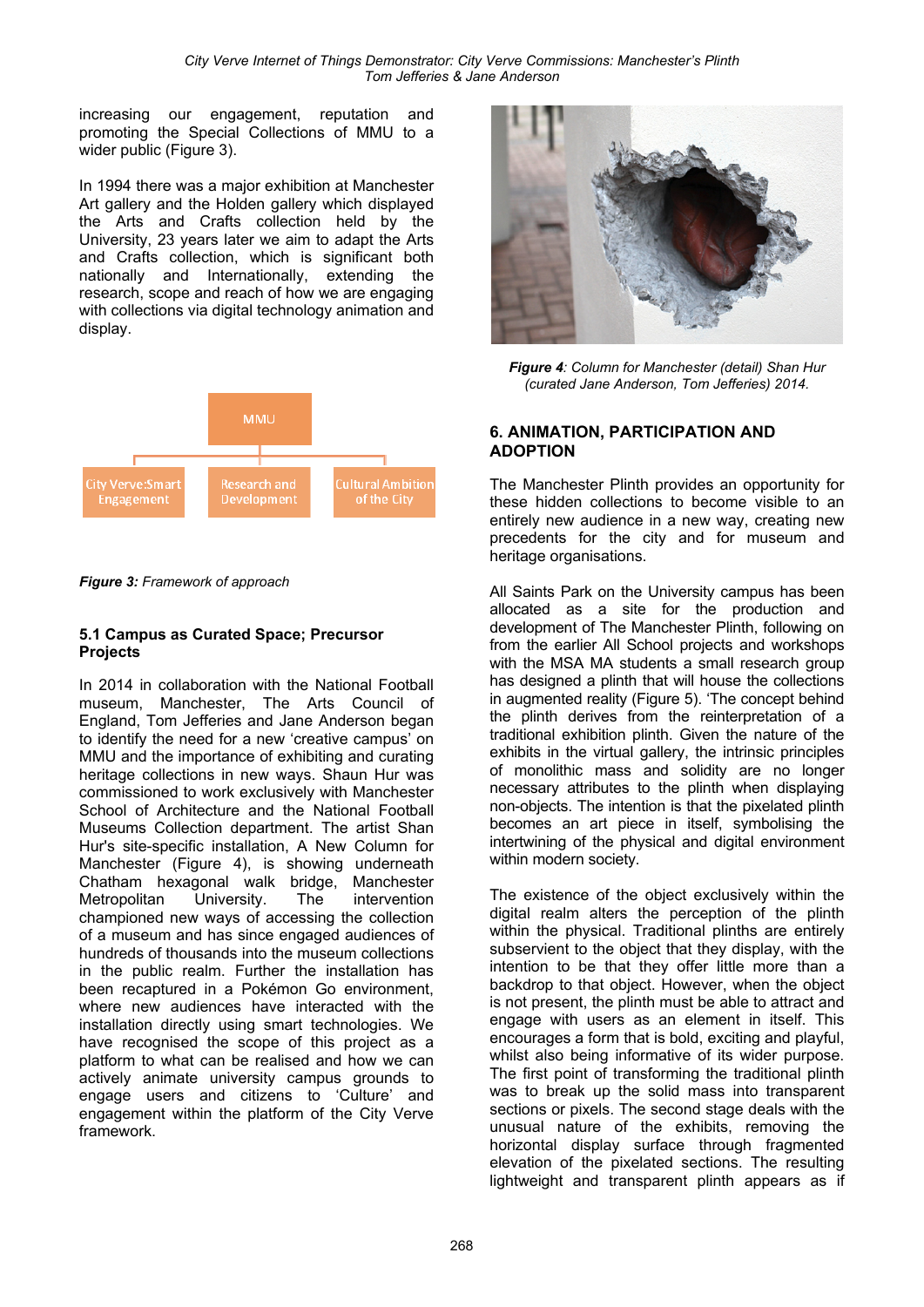elevated from the ground, further emphasising its removal from traditional principles.

The suggested location of the plinth would be within the footprint of the demolished All Saints Church, along the visual axis from the Oxford Road entrance to the park. To have a strong visual presence from this key sightline, the plinth should measure a minimum of 1100mm high.



*Figure 5: Test and Development, The Manchester Plinth final 'Dimetric' designs: March 2016* 

### **6.1 Activating Artefacts**

The Manchester Plinth will activate and animate user experience and collection development, the plinth project is an advanced art, architecture and design research platform within the broader framework of digital culture and Smart City development across the globe.

This combination of public space and public digital space creates a third plane in which art can be metaphorically hung.

Augmented reality is currently being recognised as a tool for engagement and participation in the arts and museum collections, among the forerunners are the Stedelijk Museum in Amsterdam which used AR to install artworks in a local park (ARTours), and the San Francisco Exploratorium which turned an evening event into a surreal AR playground (Get Surreal).

Often used as a tool to deliver additional value to museum visitors and sometimes not well understood, we aim to push the boundaries in AR, pushing the creative form in 'spatio-digital' terms, while creating new experiences and new forms of visual experimentation with artefacts and precious museum collections.

Our research adapts a multifaceted approach which brings together new collaborations across the University including:

- Student and academic research and engagement.
- Research in digital engagement and animation technology.
- Curating the museum collections in the public Realm.
- Identifying the scope of City verve, Smart Cities and Culture.

Innovation and collaboration: as part of the CityVerve project a 'hackathon' was developed over a three-day period. The event will has gathered passionate developers, digital artists, MMU students IoT experts, museum curators and business savvy professionals to bring about the pro-social and creative potential to develop spatio-digital solutions to the next phase of the Manchester Plinth. In the first instance four items from MMU special collections have been identified as objects for the plinth and AR application these include:

- Goblet and vase made by L.C. Tiffany, 1903
- Golden Lily wallpaper designed by J.H. Dearle for Morris and Co
- Vase made by Cantagalli, 1896
- Casket made by Mary Houston 1902

Creative Multimedia students have undertaken some initial tests with these objects to explore how they could be animated or used as digital objects to engage visitors to the plinth. Haroon has explored scanning images using a smartphone application and how these could be manipulated by the user. Mariton has devised a game where users can catch balls representing traffic data in Goblet and vase.

Digital storytelling and using smart technologies can both test and record data and sensor development, user experience and analytics whilst being playful and visual in the public sphere. Collections can be re-interpreted imaginatively, whilst also being strategic in recording the power of IoT technologies to revolutionise and improve city services and user services.



*Figure 6: The 'Morris Ball' Concept, March 2016*